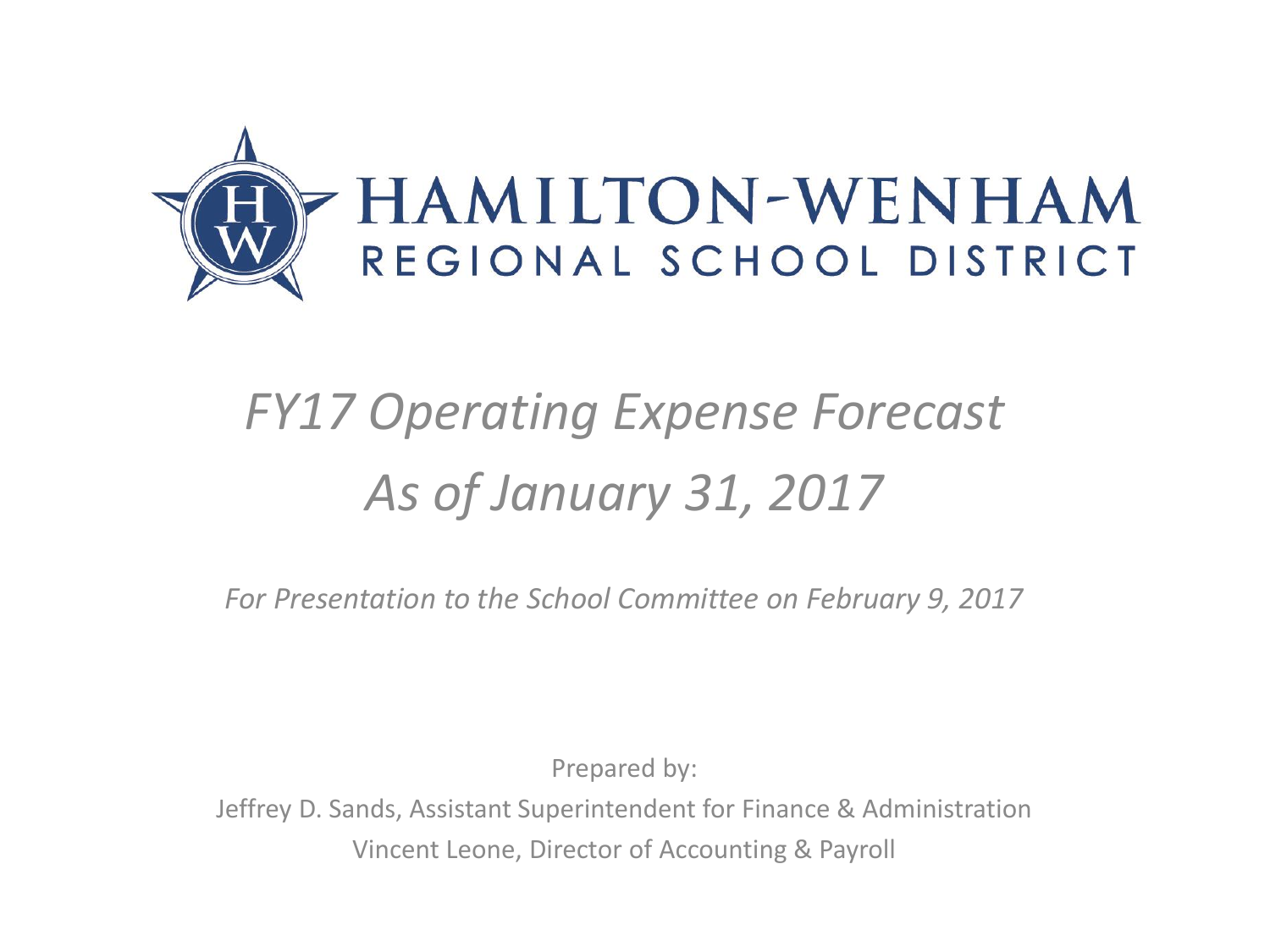

## FY17 Operating Expense Forecast (after Offsets) Overview & *Key Assumptions*

- **Salary Costs** 
	- Incorporates Actual Costs through 01/31/17 plus all known encumbrances.
	- Includes forecasted values for all Costs not automatically encumbered through June 30, 2017 including; long term substitutes, daily substitutes, overtime, etc.
- Operating Costs
	- Incorporates Actual Costs through 01/31/17 plus all known encumbrances.
	- Includes forecasted values for all Costs not automatically encumbered through June 30, 2017 including; school discretionary spending; transportation, out-of district tuition, maintenance, technology, etc.

We are currently Forecasting to end the year \$10,000 or 0.05% favorable to Budget.

With nearly 50% of the school year still ahead of us, it is likely that the Forecast will change over the course of the next 5 months.